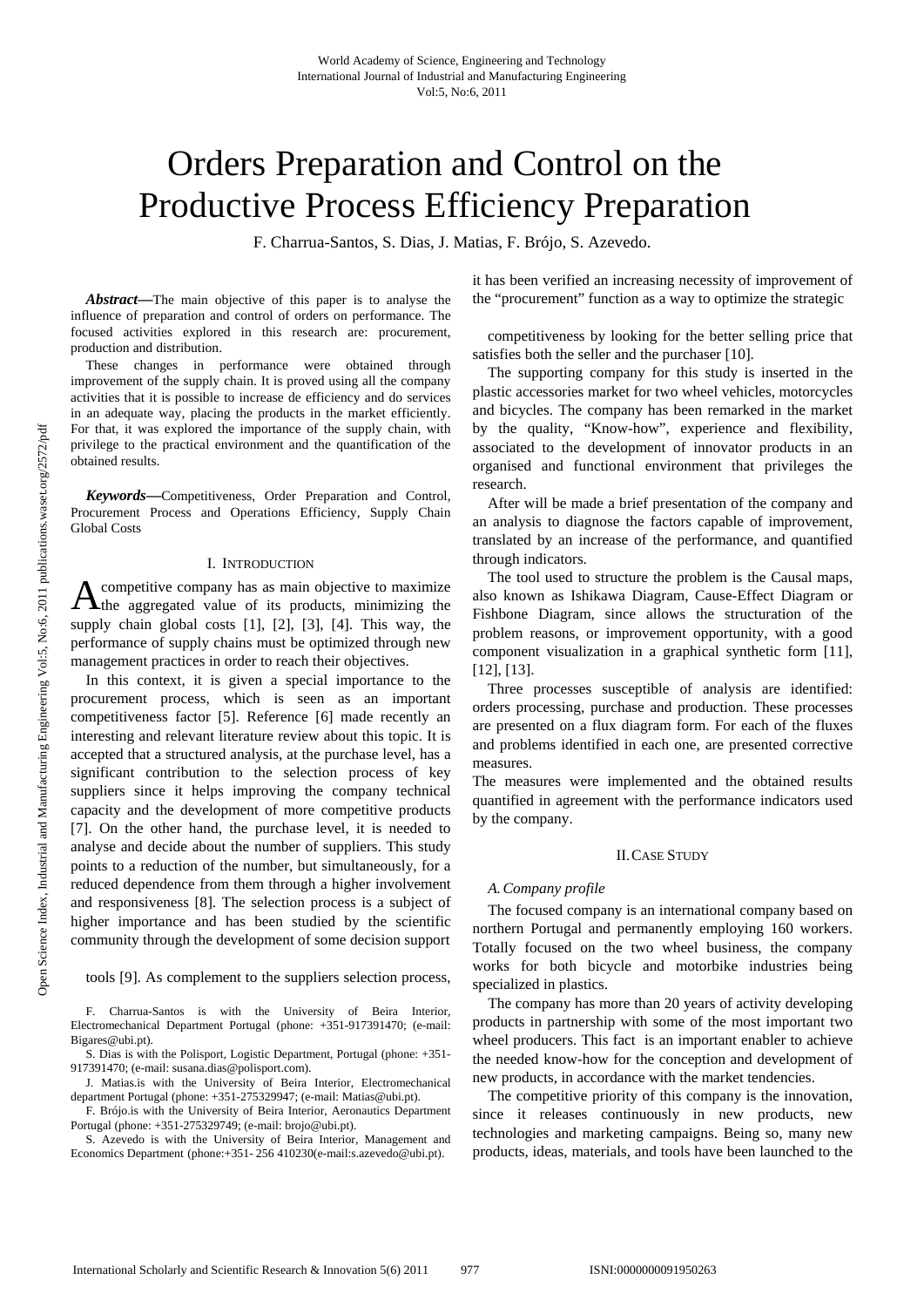market in order to increase its business volume.

In industrial environment, successful strategies often hinge on the organization's ability to meet specific customer needs and to develop production systems that makes possible to shorten the time-to-market through quickly design, shorten cycle-time production and faster delivery of high-value products [14].

According to product manager these company strategic priorities are based in the following orientations: (i) conceive innovator products for two wheels vehicles, with the guarantee of performance, safety, and differentiation; and (ii) to improve the brand notoriety through continuously innovation, plastics quality and products differentiation.

Summing up, the company strategy has been based in the two value propositions: innovation and relationships. As regards innovation, it assumes that, the selection process is a subject of higher importance and has been studied by the scientific community through the development of some decision support tools [9]. As complement to the suppliers selection process, it has been verified an increasing selling innovator products (with higher margins) contribute to the selling productivity and leadership. In what concerns relationships, it assumes that trustworthy distributors will become loyal to the brand contributing to increasing the product range.

The company strategy scheme can be observed in Figure 1. The strategic objectives associated to the value proposal based in the relationships are presented dark grey and the strategic objectives associated to the value proposal based on innovation are presented light grey. Each strategic objective described in Figure 1 has one or more performance indicators, which makes possible to quantity in what extend the objectives are reached.

The existence of indicators helps to focus on the action in order to its improvement (Table 1)

# III. PROBLEMS ANALYSIS AND DIAGNOSIS

The resource constraints has been extensively researched in the operations management literature, mainly because the identification of constraints enables managers to plan more effective interventions [15]. Having by reference the company indicators presented in Table 1, it was verified that 11% of the deliveries scheduled were not -fulfilled. This non-fulfilment is reflected in the strategic objective of client satisfaction, identified by the number 8 in the Figure 1. The delivery schedule failure resulted in a 5% order cancelation, with the remained delivered after the delivery schedule. With this performance level, the customer satisfaction questionnaire showed, in 2009, a dissatisfaction level of 23%.

To help the modulation and analysis of the identified problem, it was developed a model of the company organization. This model was used as a basis to direct the actions to develop, helping to understand and interpret the actual performance. [16].

In this model, the company as a whole was divided in 8 macro-processes, interconnected, which interact between themselves. Every macro-process cross several departments. In Figure 2, are presented in a schematic way the interactions between the 8 macro-processes, the business partners and the working market.

After the analysis, it was made a study using the Ishikawa Diagram (see Figure 3), to help identify all the works developed in the different macro-processes of the company that might have influence in the identified problem. It was obtained this way the diagram presented in Figure 3, which allowed the identification of all the tasks that could have influence on the delivery schedule and between them, the ones that could reduce the delivery schedule without delay.

It was concluded that the improvement actions that could have the most rapid impact over the company performance should be centred on the purchase, production and order processing processes.

| <b>TABLEI</b>                        |
|--------------------------------------|
| <b>UNITS FOR MAGNETIC PROPERTIES</b> |

| Objectives     |                                    | <b>Indicators</b>                    |  |
|----------------|------------------------------------|--------------------------------------|--|
| $\mathbf{1}$   | Increase the profitability in      | Selling Net Profitability            |  |
|                | a sustainable way                  | Selling Gross Margin                 |  |
| $\overline{2}$ | Increase the sales                 | Billing                              |  |
| $\mathbf{3}$   | sales<br>the<br><b>Increase</b>    | Sales profitability                  |  |
|                | productivity                       | Covering index                       |  |
| $\overline{4}$ | Sales increase (new)               | Sales to new clients                 |  |
|                |                                    | New products sales                   |  |
| 5              | <b>Increase</b><br>the<br>products | Net sales profitability              |  |
|                | margin                             | <b>Savings</b>                       |  |
|                |                                    | Productivity                         |  |
| 6              | Increase the client range          | Distributors performance             |  |
| 7              | Client loyalty                     | Client number (new-lost)/ Billing    |  |
| 8              | Satisfy clients                    | Client satisfaction degree           |  |
| 9              | Promote the relation               | Marketing plan fulfilment rate       |  |
| 10             | Do not fail                        | Out of quality costs                 |  |
|                |                                    | <b>Reclamation</b> rate              |  |
|                |                                    | Backsliding                          |  |
| 11             | Suppliers selection                | Suppliers performance                |  |
| 12             | Purchase well                      | Service level                        |  |
|                |                                    | Savings                              |  |
|                |                                    | "Green" type suppliers               |  |
| 13             | Promote the brand                  | <b>Brand</b> image                   |  |
|                |                                    | Weight of Polisport sales when       |  |
|                |                                    | compared with well known brands      |  |
|                |                                    | Marketing plan fulfilment rate       |  |
| 14             | Innovation management              | Industrial property<br>of<br>number  |  |
|                |                                    | records                              |  |
| 15             | 1 <sup>st</sup> plane new products | Projects plan fulfilment rate        |  |
| 16             | Development<br>of<br>better        | Product rate of changes in the first |  |
|                | products                           | 12 months of live                    |  |
| 17             | Develop key abilities              | % of critical functions              |  |
| 18             | Technology<br>and                  | Annual development plan fulfilment   |  |
|                | information development            | rate                                 |  |
| 19             | Internal<br>culture                | Collaborators satisfaction           |  |
|                | development                        | Strategic index                      |  |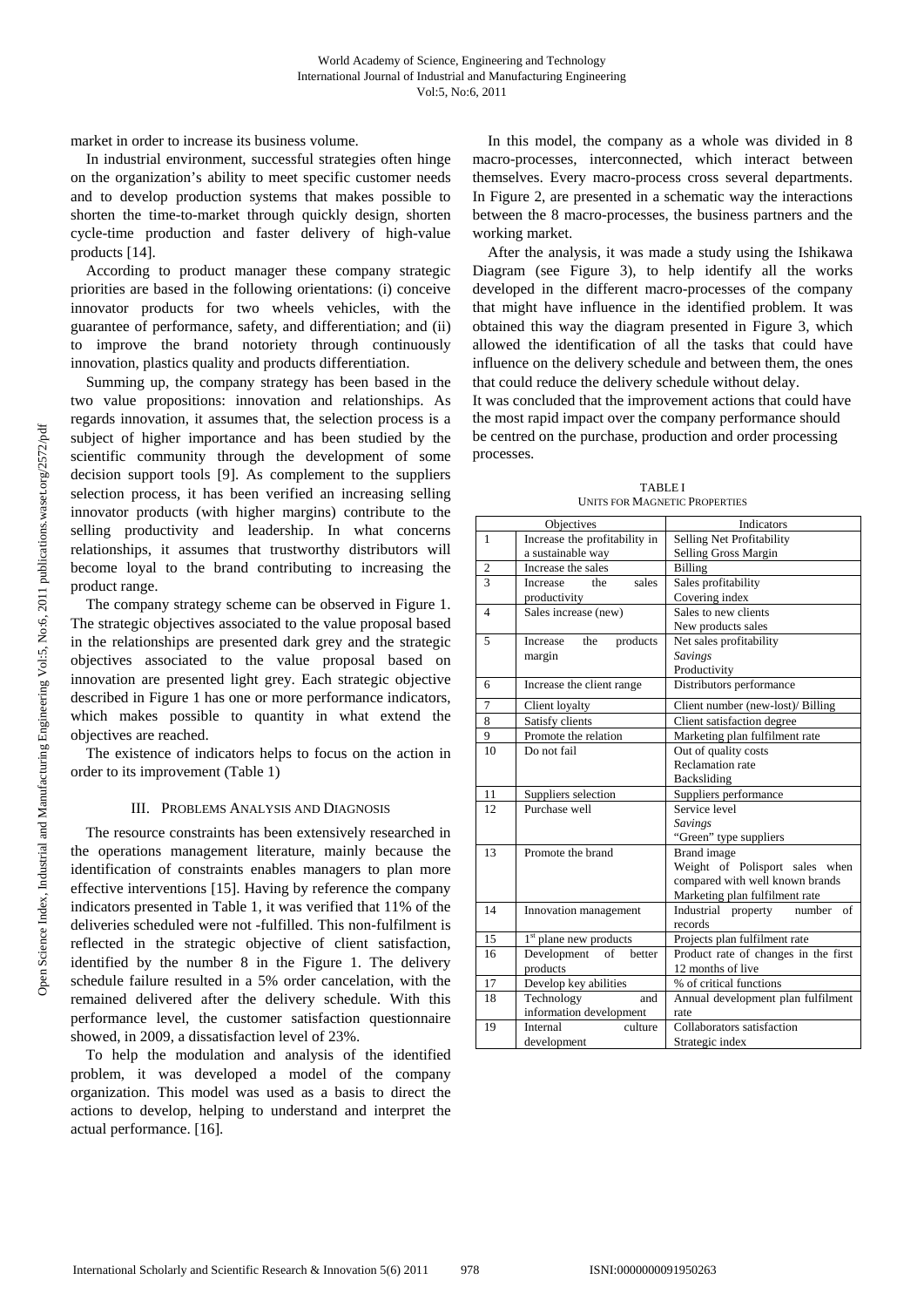World Academy of Science, Engineering and Technology International Journal of Industrial and Manufacturing Engineering Vol:5, No:6, 2011



Fig. 2 Representative scheme of the management by processes adopted by the company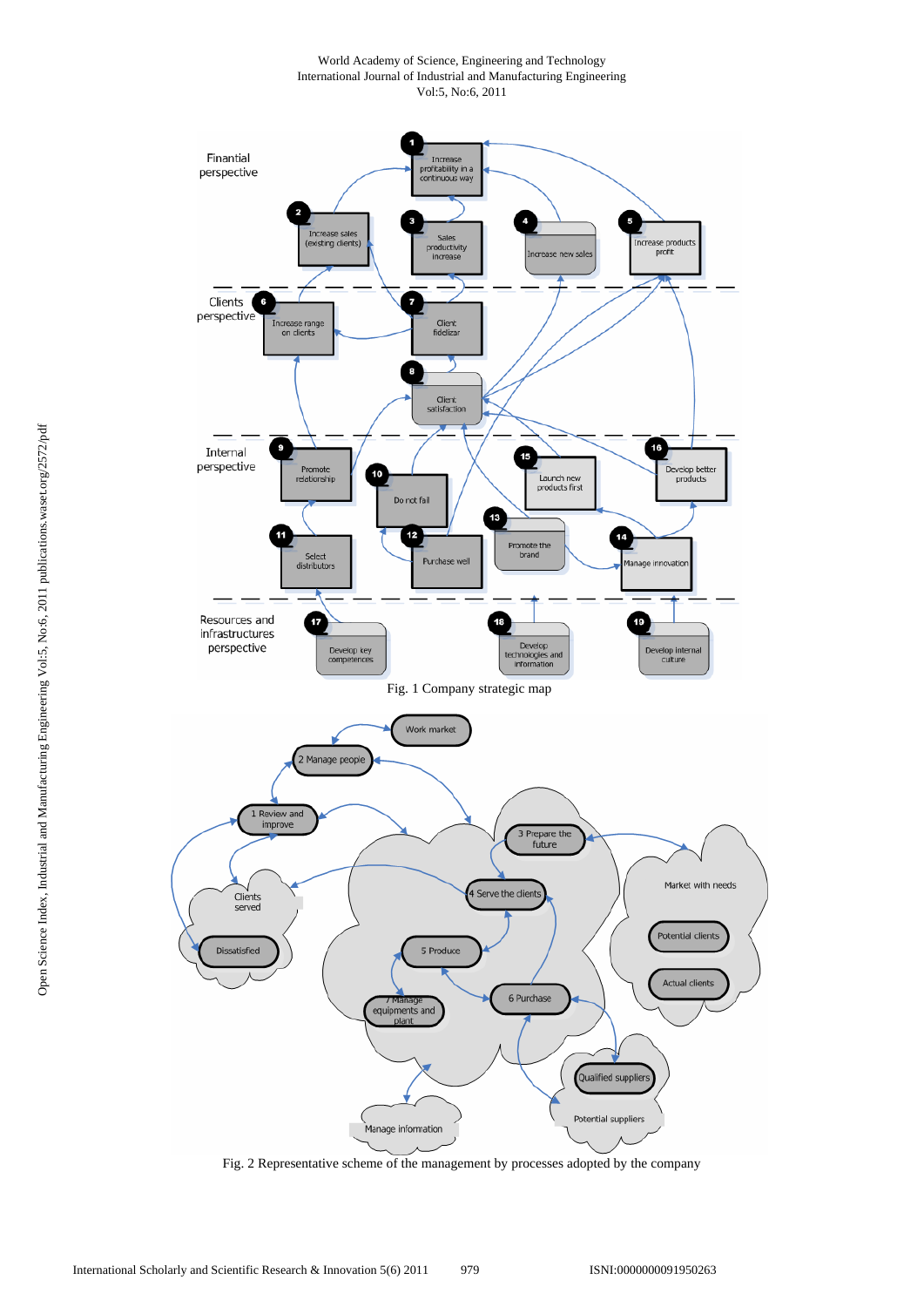# IV. . CORRECTIVE MEASURES AND RESULTS

The study of the three processes flow chart allowed obtaining the corrective measures to implement, which are presented in Tables 2, 3 and 4.

TABLE II ORDER PROCESSING

| Problem                                                                        | Corrective measure                                                                                                                                      |             |
|--------------------------------------------------------------------------------|---------------------------------------------------------------------------------------------------------------------------------------------------------|-------------|
| Supplier dependence                                                            | Creation of the<br>function                                                                                                                             | Implemented |
| High supplier number                                                           | Procurement<br>the objective<br>With<br>- of<br>continuously look for<br>the<br>market better prices<br>and<br>diminution of the number of<br>suppliers | Implemented |
| Manage importations;                                                           | Increase supplier evaluation                                                                                                                            | Implemented |
| manage suppliers at<br>great distance where                                    | Do periodic meetings with the<br>suppliers                                                                                                              | Implemented |
| the mother language is<br>different and the<br>goods traffic times are<br>high | Automatic dispatch from the<br>informatics system to<br>the<br>suppliers of the purchase orders<br>and pending orders                                   | Implemented |
|                                                                                | Promote good relations with the<br>suppliers<br>as<br>well<br><b>as</b><br>partnerships in the<br>new<br>solutions search                               | Implemented |

# *A.Order processing*

Concerning the orders, it was verified that they were sometimes introduced in the system incorrectly or delayed. Accordingly, were implemented the adequate corrective measures. With the new function of order manager was revealed a better way to keep up with the orders. The function was structured to have a specific speaker by market, country and client.

A weekly meeting to keep up with orders was promoted, in order to filter possible errors in this phase of the supply chain.

In the preparation and expedition phase were implemented some of the advocated planning measures and was created an expedition map for each one of the expedition units. The transport suppliers were also involved to fulfil the pickup timetable.

For the warehouse management was created an action plan to identify the obsolete products. This way, the storage was reorganised and optimized and some of the inventory value recovered (some times the value was smaller than the acquisition one).Sales previsions and consumption of articles were introduced in the informatics system, allowing a higher answering capacity on new and urgent orders.It was also reinforced the reception control, with the inclusion of efficient measures for the inspection and formation of collaborators.

#### *B.Purchase*

One of the weakest links in the supply chain was the diversification of suppliers. Nevertheless, it wasn't high enough to promote disturbances.It was also difficult to define the demand from the clients to the suppliers in order to allow an efficient planning, able to answer the company needs.

To fill these gaps, the company had a high stock of goods with the consequent high rotation time of goods and products.

The chosen solution, created in the company purchase department the function "Procurement", having a responsible for the search of the better market solutions and for the negotiations with the suppliers, creating a nearest relation with them. In this restructuration was transferred the function repetitive purchase to the logistics department. Fig. 3 Ishikawa Diagram

TABLE III **PURCHASE** 

| Problem                                | Corrective measure                                                                                                                | <b>Status</b>        |
|----------------------------------------|-----------------------------------------------------------------------------------------------------------------------------------|----------------------|
|                                        | Appoint responsibles for the orders,<br>which keep up with their status<br>function Order Manager                                 | Implemented          |
| Order<br>incorrect or<br>delayed entry | Direct introduction of the order by the<br>client in the informatics system                                                       | Being<br>implemented |
|                                        | Weekly check up of the orders situation,<br>to filter possible delays or errors                                                   | Implemented          |
| Transport<br>arrangement               | by<br>warehouse<br>order<br>Produce<br>an<br>preparation and expedition plan in which<br>the production is also involved          | Implemented          |
|                                        | Define procedures for the obsolete<br>products in order to recover the possible<br>ones. Eliminate or sell the remaining<br>ones. | Implemented          |
| Warehouse<br>management                | Reinforce the quantitative Reception<br>control by the purchase of the adequate<br>equipment                                      | Implemented          |
|                                        | Optimize the warehouse storage based on<br>the product demand                                                                     | Implemented          |
|                                        | Market study on the several possibilities<br>of warehouse automation in terms of<br>equipment (rfid) and software                 | Implemented          |

There were also created purchasing agreements for all the suppliers type, which are presented and negotiated to every new supplier. The importance of the supplier is also asserted in this negotiation, promoting the awareness and cooperative work instead of individual work.

On the informatics system were also created warning routines sent directly to the suppliers and buyers, through email, three days before the delivery deadline.

For the importations, the liability moved to the function – repetitive purchase, which is now responsible for the looking up of them.

# *C.Production*

The problems identified in the production are the ones presented in the Table 4. In this table, are presented the corrective measures and the implementation status. On the production supply was raised the keeping up from the warehouse, eliminating the disturbances promoted by the goods storage, now placed in an area of easier access. On the other hand, was developed by the production department a production daily map, making the supply of the components on time and permanent areas for the delivery.The average term planning is now on the logistics department, for them to have a higher intervention on the components placement. The order confirmation is now also on the logistics department, which is responsible to check all the bottlenecks of the system.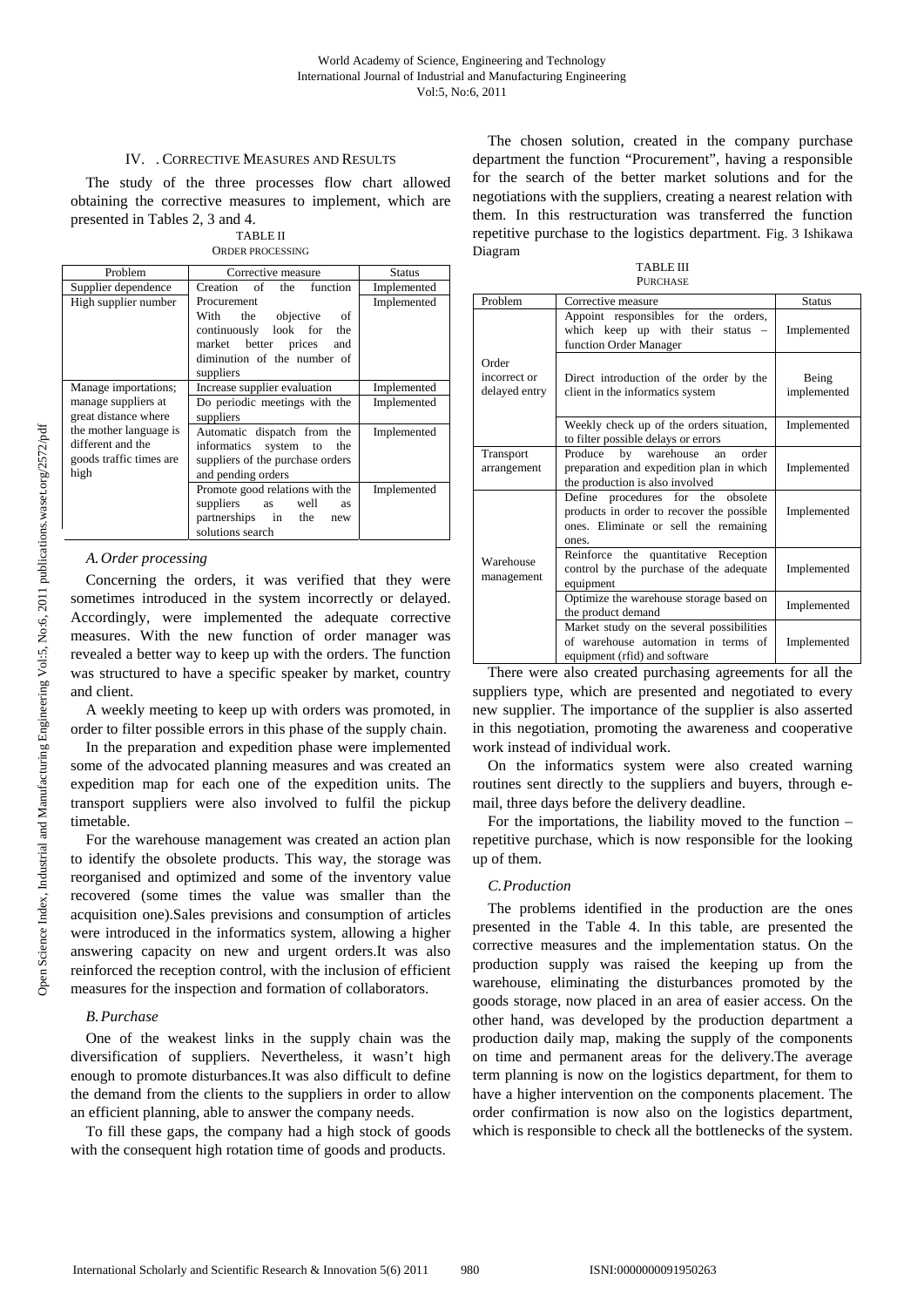# World Academy of Science, Engineering and Technology International Journal of Industrial and Manufacturing Engineering Vol:5, No:6, 2011



#### TABLE IV PRODUCTION

| Problem                                                                                                                                                                                                                                     | Corrective measure                                                                                                                                    | <b>Status</b>        |
|---------------------------------------------------------------------------------------------------------------------------------------------------------------------------------------------------------------------------------------------|-------------------------------------------------------------------------------------------------------------------------------------------------------|----------------------|
| Inefficient supply in<br>the goods delivery to                                                                                                                                                                                              | Improvement of the warehouse<br>practices using functions as<br>picking and material dislocation                                                      | Implemented          |
| the production (there<br>were recorded several                                                                                                                                                                                              | Efficient tidying<br>surplus<br>up<br>material                                                                                                        | Implemented          |
| disturbances on<br>the                                                                                                                                                                                                                      | embrace<br>from<br>Higher<br>the<br>warehouse staff in the production                                                                                 | Implemented          |
| delay disturbance)                                                                                                                                                                                                                          | Efficient supply of components                                                                                                                        | Implemented          |
|                                                                                                                                                                                                                                             | Components packaging in values<br>multiple of the produced amount                                                                                     | Implemented          |
| Planning<br>with<br>omissions<br>the                                                                                                                                                                                                        | Creation of a daily production<br>plan with real time actualization<br>by the informatics system                                                      | Implemented          |
| existent plan doesn't<br>show clearly the status<br>of production                                                                                                                                                                           | Preview in the production plan<br>minimal changes of workers in<br>the working place                                                                  | Implemented          |
| Standard times versus<br>real times – lack of an<br>efficient timing and<br>methods<br>cabinet, as<br>well<br>the<br><b>as</b><br>impossibility<br>to<br>measure on real time<br>the<br>operation<br>productivity of every<br>working place | Purchase of software to solve the<br>planning problem as well the lack<br>of information about the<br>evolution in real time of the<br>standard times | Being<br>implemented |

To comply with the work, this department and the materials reception have now a different timetable, freeing the Friday afternoon. The products delivery is not disturbed with production or reception. The logistics team mobilize this way the human resources through the week for the higher flux places.

# V.CONCLUSION

This study was made in two phases. The first one connected to the adopted analysis methodology and was verified that the sequential application of simple analysis methods contributed for the identification of problems with influence in the company performance. The second dimension was associated to the implementation of corrective measures, solving the identified problems. About this subject, it must be highlighted the good results obtained in what concerns the industrial performance, quantified through measures in use by the company (Figure 2). This way, the qualitative and qualitative results were:

i) The dissatisfaction level was reduced from 23% to 19% in 2010;

ii) The amount of products not delivered was reduced from 11% (average value of 2009) to 5% (average value of 2010);

iii) The average delivery time for the international market decreased from 3 weeks to 1.5 weeks. In what concerns the national market the reduction was from 1.5 weeks to 1 week;

iv) The suppliers' number was reduced 3%, increasing the negotiating power;

v) Some purchase prices were reduced through negotiation;

vi) Erroneous introduction of orders were not detected;

vii) Extra time for the expedition workers was reduced by 60%;

viii) The transportation costs were reduced by 16%;

ix) Reduction of obsolete material (some was recovered